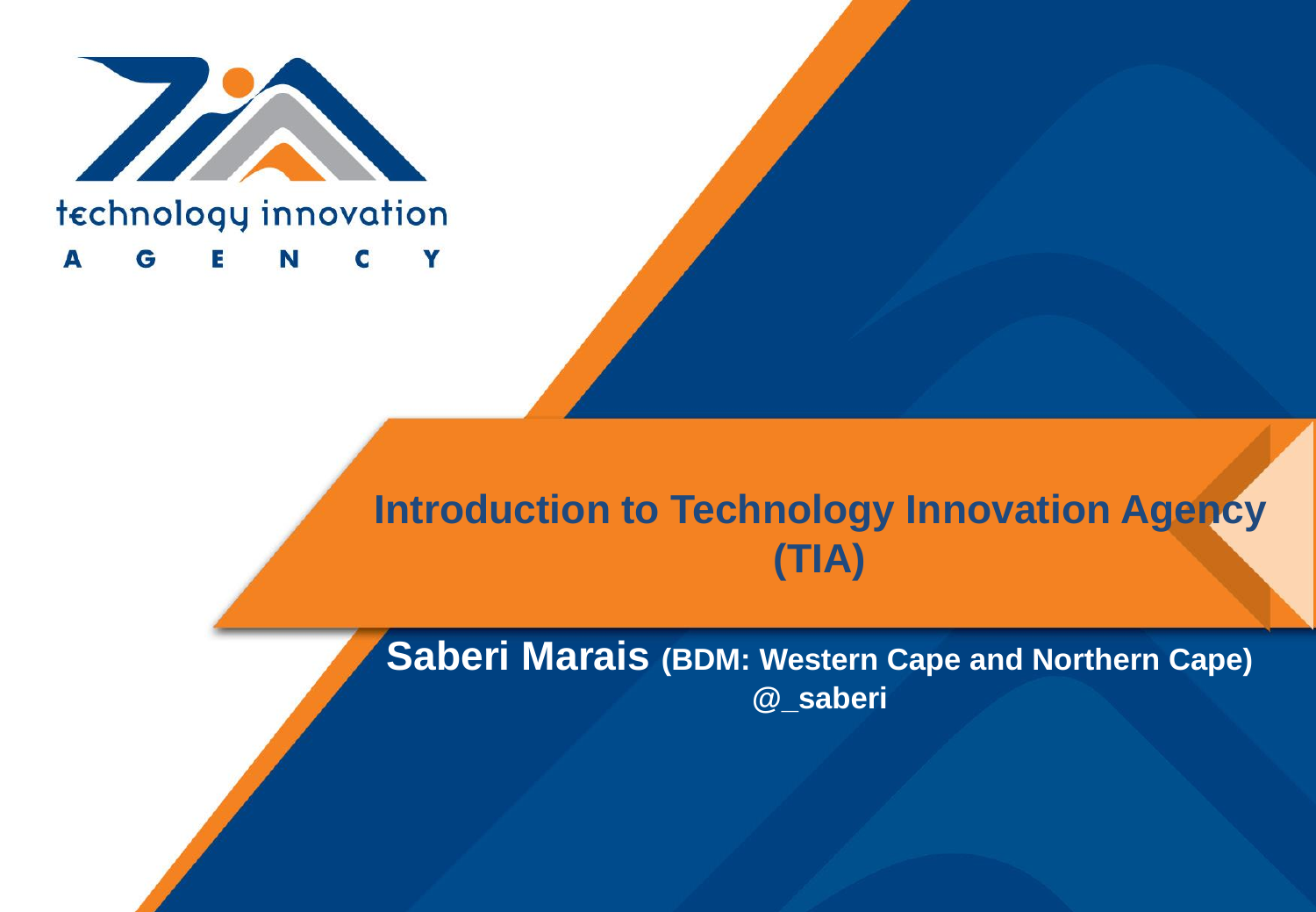

## **TIA's investments are driven by the TIA Act and its mandate from DST:**

### - **TIA Act No. 26 of 2008**

*"…stimulating and intensifying technological innovation in order to improve economic growth and the quality of life of all South Africans by supporting the development and exploitation of technological innovations"*

This is high-risk government funding:

- aimed at stimulating innovation for the country's benefit
- aimed at building the pipeline for downstream government funders and private funders/market
- aimed at achieving a return on investment in the economy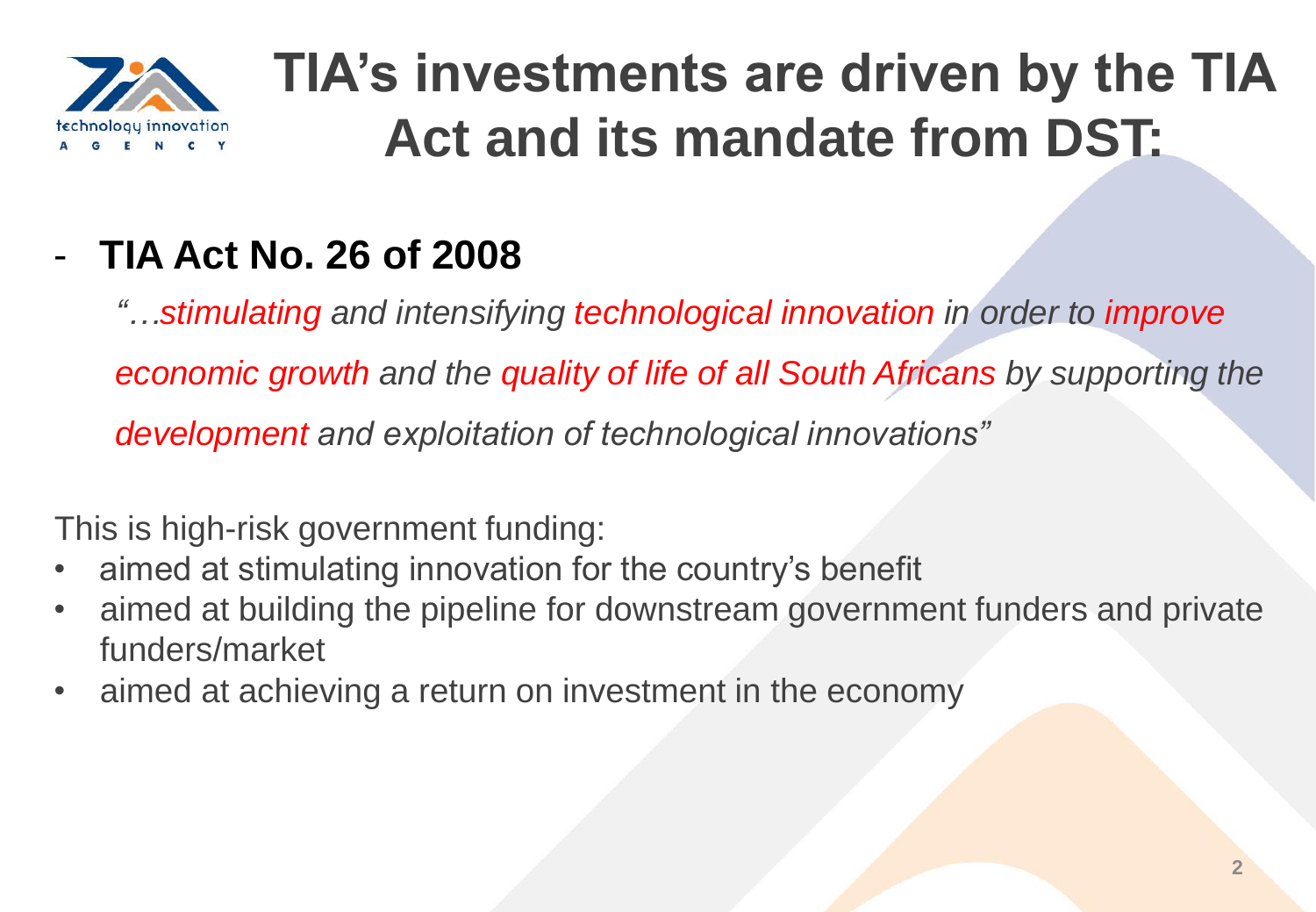

#### **Vision**

To be a world-class technology innovation agency that stimulates and supports technological innovation to improve the quality of life for all South Africans.

#### **Mission**

To facilitate the translation of South Africa's knowledge resource into sustainable commercial opportunities.

To accomplish this ambition TIA has set the following Strategic Objectives:

1. To provide customer-centric technology development funding and support. 2. To provide an enabling environment for Technology innovation in collaboration with other role players.

3. To develop an effective and efficient internal environment to successfully execute the strategy.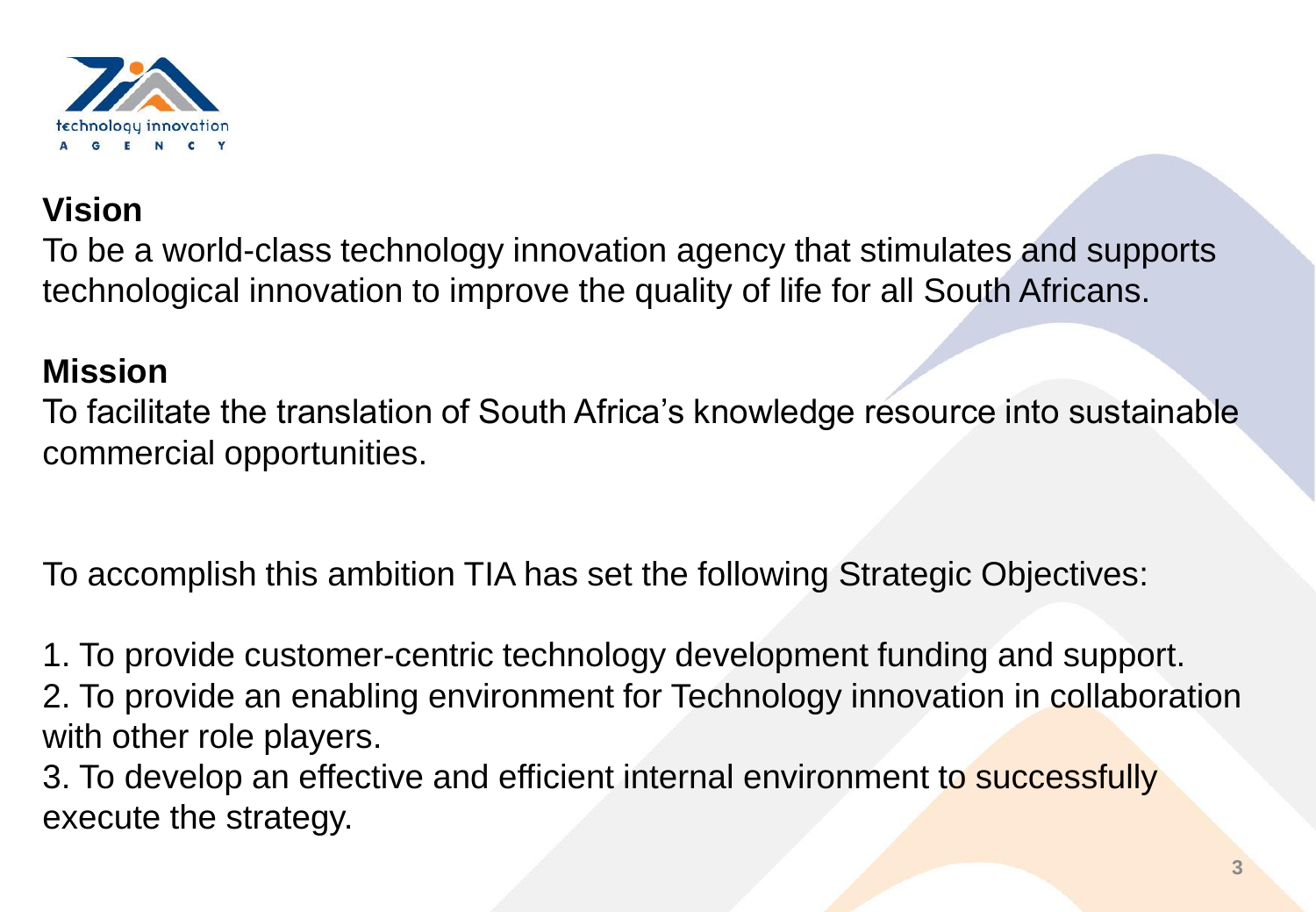

# **Funding**

- Grant funding Instruments:
	- Seed fund to fund to prototype and proof-of-concept of technology
		- Up to R500k
		- University and Provincial agency (in partnership with CCDI and PGWC)
	- Technology Development Fund
		- Assist innovators to develop technologies along the innovation value chain, from proof-of-concept to technology demonstration
	- Commercialisation Support Fund
		- To prepare successful innovators for follow-on funding through limited support for market testing and validation.
- NB
	- No equity
	- Funding disbursements on agreed milestone achievements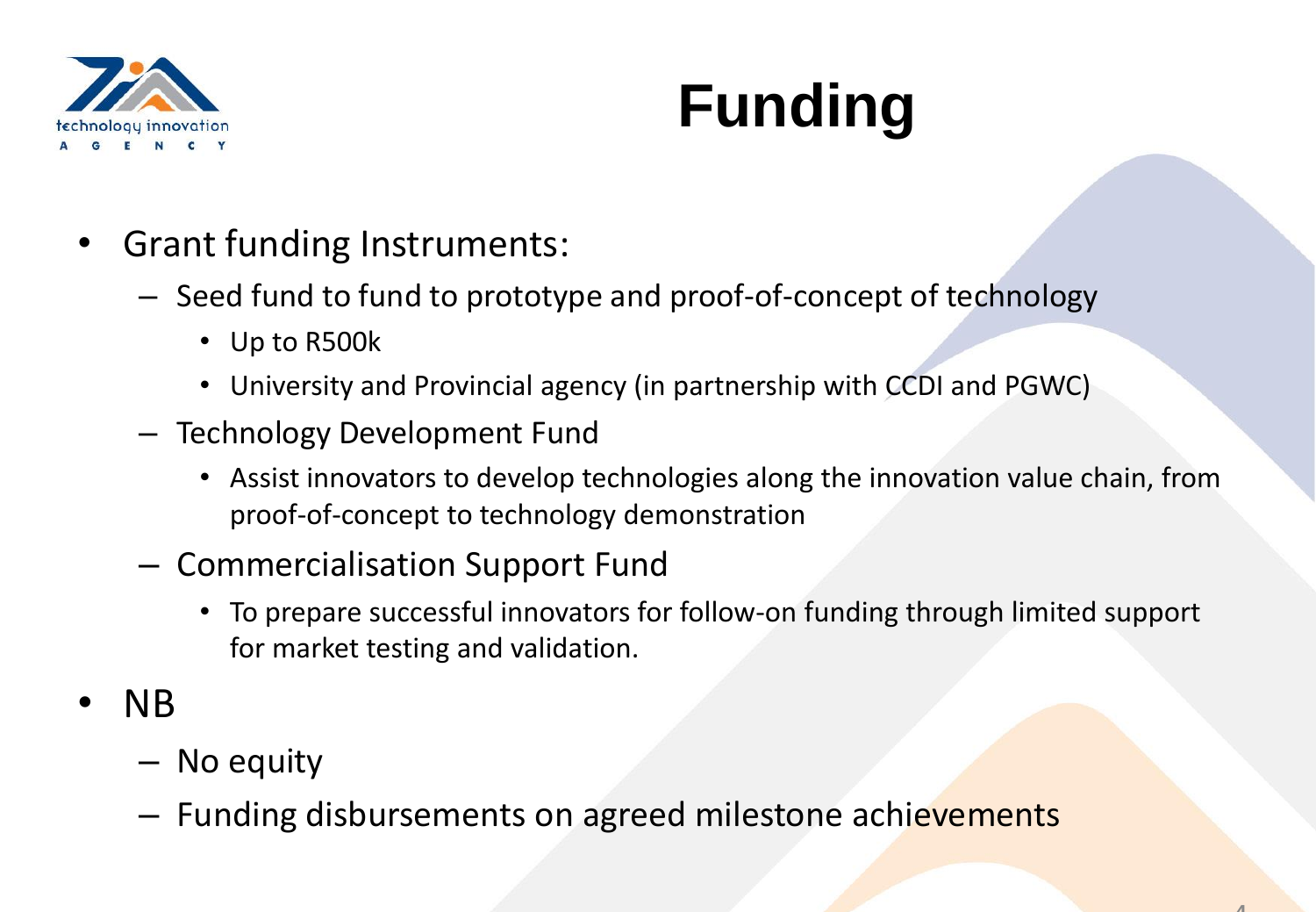

# **Funding Requirements**

- **Strong alignment** with the TIA mandate ('stage of project'), Corporate and Country Sector and Programme Strategic objectives
- **Innovation** must be inherent (novelty; IP; know-how)
- **Stage of technology development** is beyond basic research (post-proof of principle) , and precommercialisation
- Envisaged technology-based product/service/process must have strong potential **for sizeable and rapid market adoption**
- **High innovation value proposition fit with the market need**
	- A solution someone is prepared to pay for
	- Demonstrate the need
- Feasible business model and route to market
- Good team composition
- Potential for high social impact: job creation
- Co-investment with public or private partner